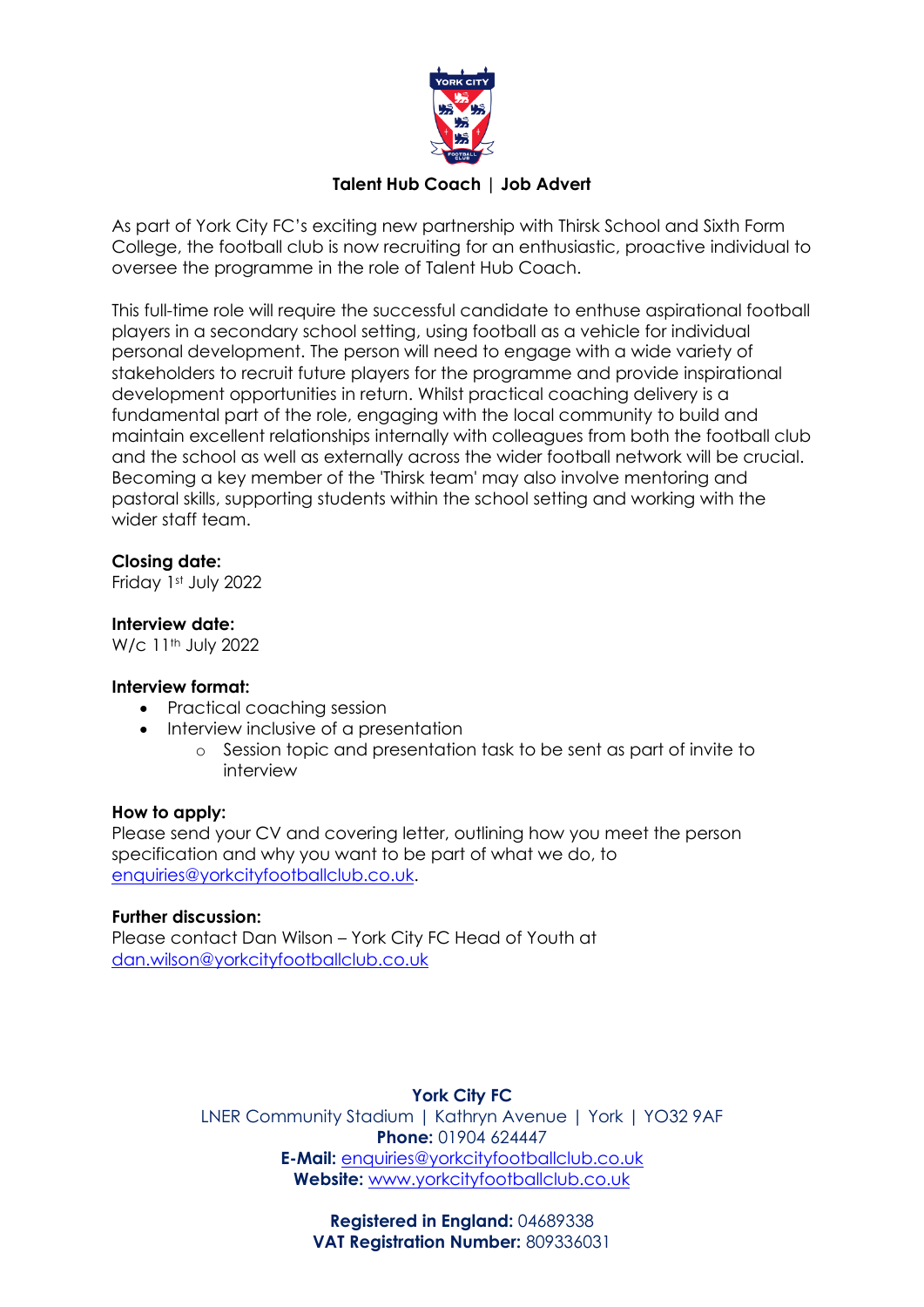

# **Talent Hub Coach | Job Description**

**Role:** Talent Hub Coach

**Hours:** 37 hours per week

## **Responsible to:**

York City FC Head of Youth

#### **Responsible for:**

• Thirsk School and Sixth Form Talent Hub players

## **Main Purpose of Role:**

- To take overall responsibility for York City's coaching provision in Thirsk School and Sixth Form Talent Hub, creating a positive learning environment for players to holistically develop all aspects of the game.
- Embed within the school to gain a deep understanding of the environment and culture.
- Support students at Thirsk School through possible mentoring and pastoral activities.
- Deliver football coaching within the sixth form at Thirsk School.
- Engage with key partners across schools, grassroots clubs, and the community as well as running open trial dates to recruit players for the programme.
- Work with York City FC staff and players to support the Academy Foundation Phase programme.

#### **Duties and Responsibilities**

The post holder will be expected to:

- Deliver high quality training and match experiences in line with York City FC's culture and philosophy.
- Write and deliver individual development plans with players.
- Organise and deliver high quality trial experiences for prospective Talent Hub players.
- Facilitate and support Talent Hub students with alternative careers in sport e.g. refereeing, coaching, sports science etc.
- Effectively collaborate with:
	- York City FC Head of Youth
	- York City FC Academy Foundation Phase Coaches
	- Thirsk School and Sixth Form Senior Leadership Team

# **York City FC**

LNER Community Stadium | Kathryn Avenue | York | YO32 9AF **Phone:** 01904 624447 **E-Mail:** [enquiries@yorkcityfootballclub.co.uk](mailto:enquiries@yorkcityfootballclub.co.uk) **Website:** [www.yorkcityfootballclub.co.uk](http://www.yorkcityfootballclub.co.uk/)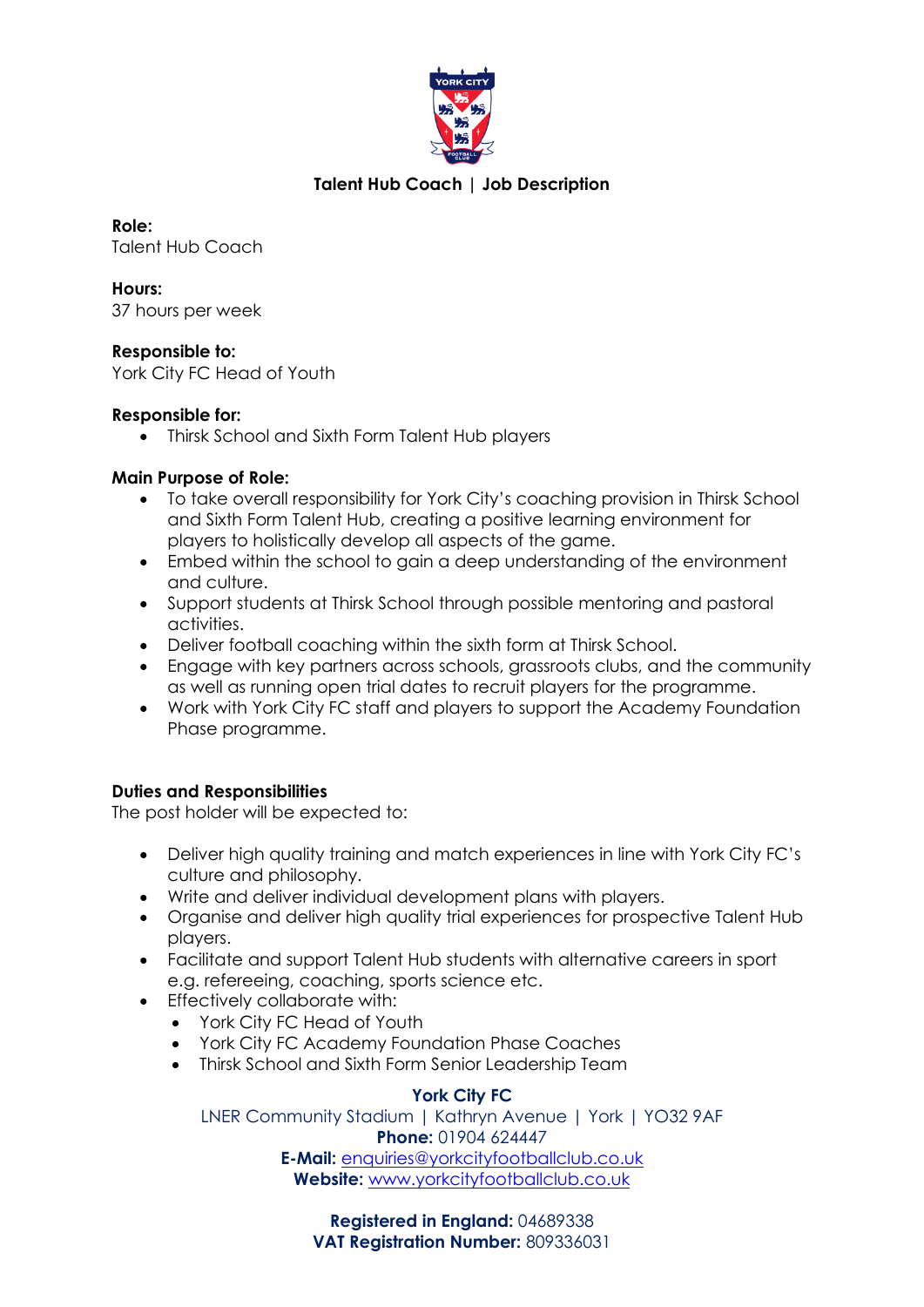

- Thirsk School and Sixth Form Head of PE
- Grassroots and community football stakeholders
- Local primary schools

#### **Social Conditions**

The post holder will be required to split their time between Thirsk School and Sixth Form and York City FC, holding office/desk space at both sites. However, some offsite working will be necessary to carry out the duties of the post.

#### **Economic Conditions**

This is a full-time position with a salary of £20,000 p.a. The post holder is entitled to 20 days of annual leave per year, York City FC staff kit will be provided along with 1 x first team season ticket for personal use.

#### **Equality**

York City FC is firmly committed to the provision of equal opportunities and strives to ensure that discrimination does not occur. All employees have a duty to ensure that discrimination does not occur and support the implementation of the club's Equality Policy as appropriate. Any employee who discriminates on any of the grounds outlined in the Equality Policy may be subject to the club's disciplinary procedure.

#### **Continuous Professional Development**

The post holder will be given reasonable training as required to carry out the duties of the post. The post holder will be expected to take ownership for their own continuous professional development and undertake relevant professional and vocational training, in line with job needs, throughout the duration of their employment.

#### **Safeguarding Children**

York City FC is committed to equality of opportunity and safeguarding and promoting the welfare of children, young people and vulnerable adults and expects all staff to share this commitment.

This position may from time to time involve contact with children, young people, or vulnerable adults. This may be, for example, on a one-to-one basis, providing support, advice, and guidance etc. Consequently, the post-holder will be obliged to undertake an enhanced DBS check through The FA. In addition, completion of The FA Introduction to First Aid and Safeguarding Children courses is mandatory for the role.

> **York City FC** LNER Community Stadium | Kathryn Avenue | York | YO32 9AF **Phone:** 01904 624447 **E-Mail:** [enquiries@yorkcityfootballclub.co.uk](mailto:enquiries@yorkcityfootballclub.co.uk) **Website:** [www.yorkcityfootballclub.co.uk](http://www.yorkcityfootballclub.co.uk/)